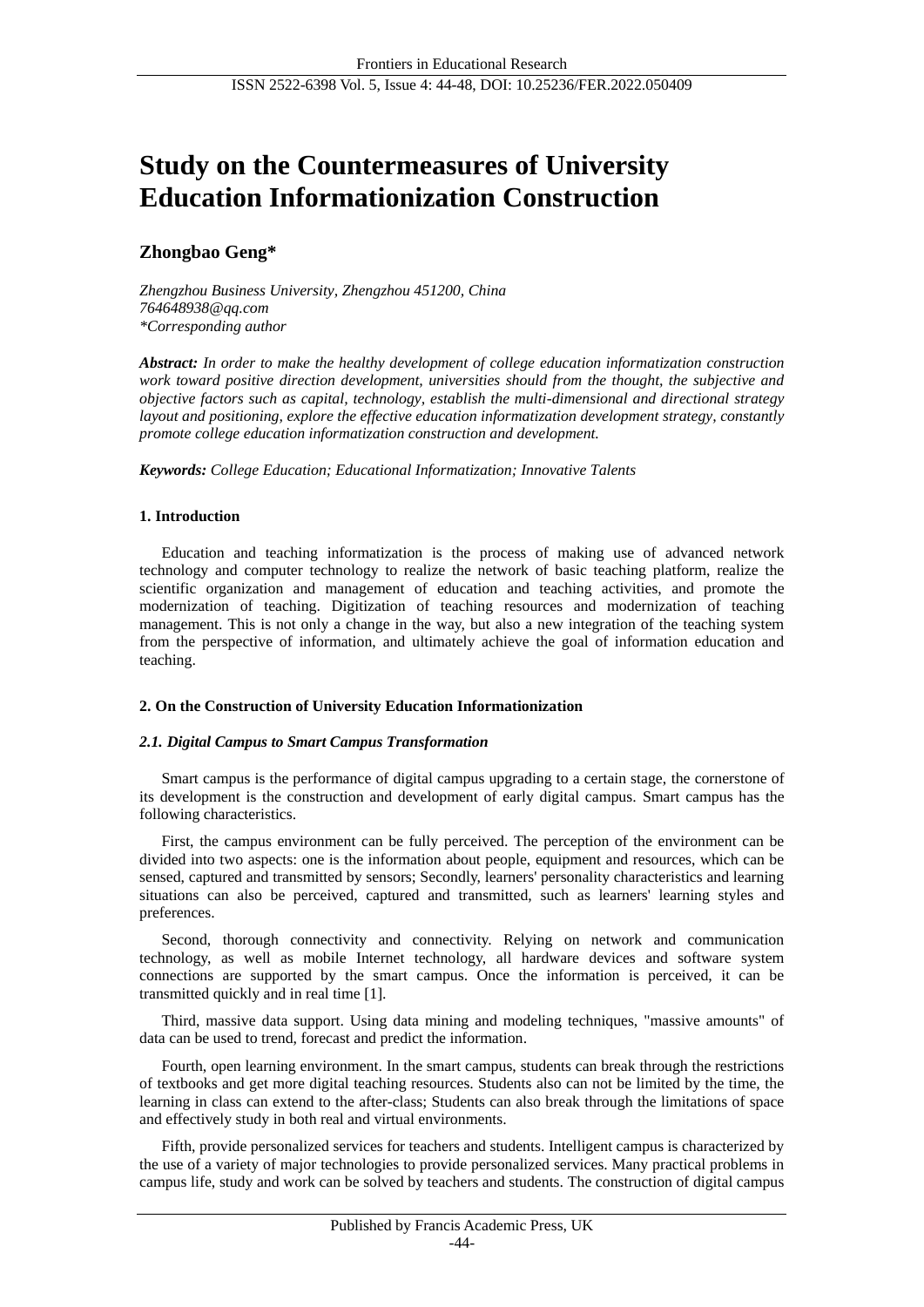in universities can meet the above characteristics and move forward to the construction of smart campus.

#### *2.2. Innovating the Technological Mode of Higher Education*

As long as there is in emerging technology and its application, higher education will inevitably bring about a "technological revolution", cloud computing, cloud services, virtual reality technology, mobile learning, Internet of things technology made an impact on the current university education informatization construction, the technical way, can be actively use in order to help university education informationization construction [2].

Cloud computing can greatly reduce one-time capital investment in hardware and software infrastructure of colleges and universities. It can promote the sharing of educational information resources and realize the integration of resources.

Virtual reality technology is a kind of can create and experience the virtual simulation system of the world, using computer to generate a 3 d simulation environment, in this simulation system, students can get unlimited virtual experience, students can feel the 3 d human body model, such as feeling of space travel and so on, the student through this experience, can deepen the knowledge of learning effect.

Mobile learning technology. Mobile learning means that students can study anytime and anywhere using mobile devices. The device used by students effectively presents that two-way communication between teachers and students may be necessary.

Based on Internet of Things technology: Network technology is developed, RF technology, sensor technology, and global positioning system, laser scanning technology, depending on specific protocols, according to network access, information exchange and communication by arbitrary objects made. Realize intelligent identification, positioning, tracking, monitoring and network technology management.

#### *2.3. The Informatization of College Classroom Teaching*

The main function of college education is talent, curriculum education is the foundation of talent training. At present, universities usually attach great importance to teachers' scientific research. Scientific research is very important, but traditional route education can not be ignored, and the educational informatization of route can not be ignored. In the construction of university education informationization, the informationization of education route occupies a relatively low place. The university line of education information, information education ability and the improvement of the level of teachers, while enabling students to provide effective learning support services in a timely manner, professor of law changes, has promoted the students often need to improve 'digital learning ability.

#### *2.4. The Information Literacy of College Teachers and Students Needs to be Strengthened*

In 1989, the American Library Association defined information literacy as follows. "Information literacy requires recognizing when information is needed and being able to extract, evaluate, and use it effectively." In fact, the definition of information literacy also reflects the requirements for talents in the construction of educational informatization. As teachers and students in the information technology environment, they must have certain information literacy or strive to improve information literacy in order to adapt to the information learning. The four elements of information literacy are information consciousness, information knowledge, and information ability and information morality. Information awareness refers to the use of computer and other information technology to solve their own problems in work and life awareness [3].

#### **3. The Strategy of University Education Informationization Construction**

The task of educational informationization in colleges and universities is difficult, so we should be prepared for long-term construction, and fight a tough battle of college informationization construction, based on the premise of fund guarantee, basic construction, strengthening construction as the core, and enhancing efficiency. At present, the educational informatization of colleges and universities has been in the stage of comprehensive exploration, and the objectives, planning, programs and implementation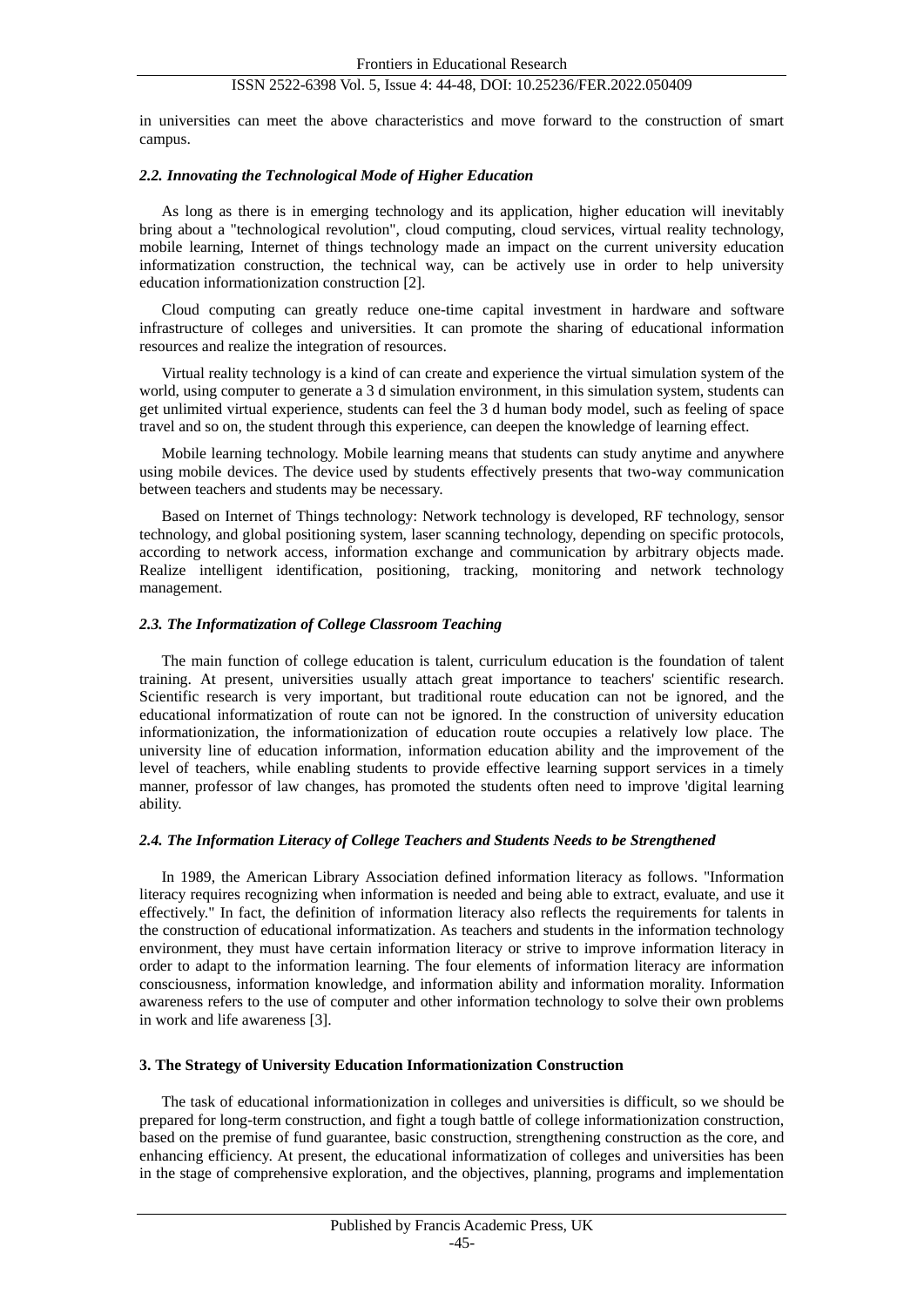need to be further implemented. Therefore, the informatization construction of colleges and universities needs some strategies in the process.

#### *3.1. Effectively Implement Funds to Provide Financial Guarantee for the Informatization of Higher Education*

In the development of higher education, the current situation of underinvestment. Universities are operating and the cost of maintaining schools and tuition fees is relatively high. The construction of educational informatization improves the investment value of universities. Therefore, the development of universities is bound to be strictly limited, and the application of information technology in higher education can not be extended at all. Therefore, when the strategy is formulated, it is necessary to find a long-term mechanism for strengthening cooperation between the state, enterprises and schools based on the actual situation of the university [4].

First of all, excavate the existing resources of colleges and universities, fully integrate and use them, and strive for the source of funds. With the innovation of technology, supported by information technology and multimedia technology, college teaching has been fully using various technologies as its own teaching means to enhance its teaching level [5].

Secondly, the deep integration of industry and education and the close cooperation between schools and enterprises are effective ways to promote the survival and development of universities. At present, with the development of higher education, especially the establishment of applied universities, it has become a trend for enterprises to participate in the development of universities.

Thirdly, as modern educational technology plays an increasingly important role in the development of colleges and universities, the informational construction of college education has become inevitable. Therefore, colleges and universities should have sufficient budget in the annual financial budget as the fund support of school information construction, the government should also give support, and strive to achieve "overall consideration, support key points" [6].

For information construction of colleges and universities, the establishment of special funds and management is to promote and safeguard the focus of the construction and development, especially for special fund sources, more should break the routine, breakthrough thinking, can with the help of social power, by well-known alumni, distinguished professor, and even set up special funds of construction of informatization, overall management, reasonable use, Ensure that the funds of university information construction are put into practice.

## *3.2. Strengthening Joint Construction and Sharing of Information Resources Centering on Infrastructure Construction*

Software platform construction is the most important part of university information construction, which is the prerequisite. Building a platform is the basis of information sharing and the next step of information construction [7].

First of all, when applying for infrastructure construction, we should not only consider the amount of capital, but also adapt to the development of the school according to the actual needs and situation of the school. In this way, appropriate responses can be made beforehand. Three to five years of medium and long-term development of the school infrastructure construction is the network system. Only when the infrastructure construction is planned comprehensively, can the construction of information university be hopeful and contribute to the construction and development of university. Second, the construction of infrastructure based on the concept of services and the strengthening of big data exchange have improved efficiency [8].

## *3.3. Take Learning as the Foundation and Use Information Technology to Improve the Teaching Level*

Today, with the vigorous development of MOOCs and micro courses, the improvement of information technology level also reflects the improvement of teaching level.

First of all, college teachers should establish "golden courses", cancel "courses on water", develop a large number of online courses, and develop a mixture of online and offline courses. The level of teacher guidance, times cooperation, "teachers say that students learn" to get rid of the existing guidance model, and guide the role of students, real "moral education" as the goal, so it is necessary to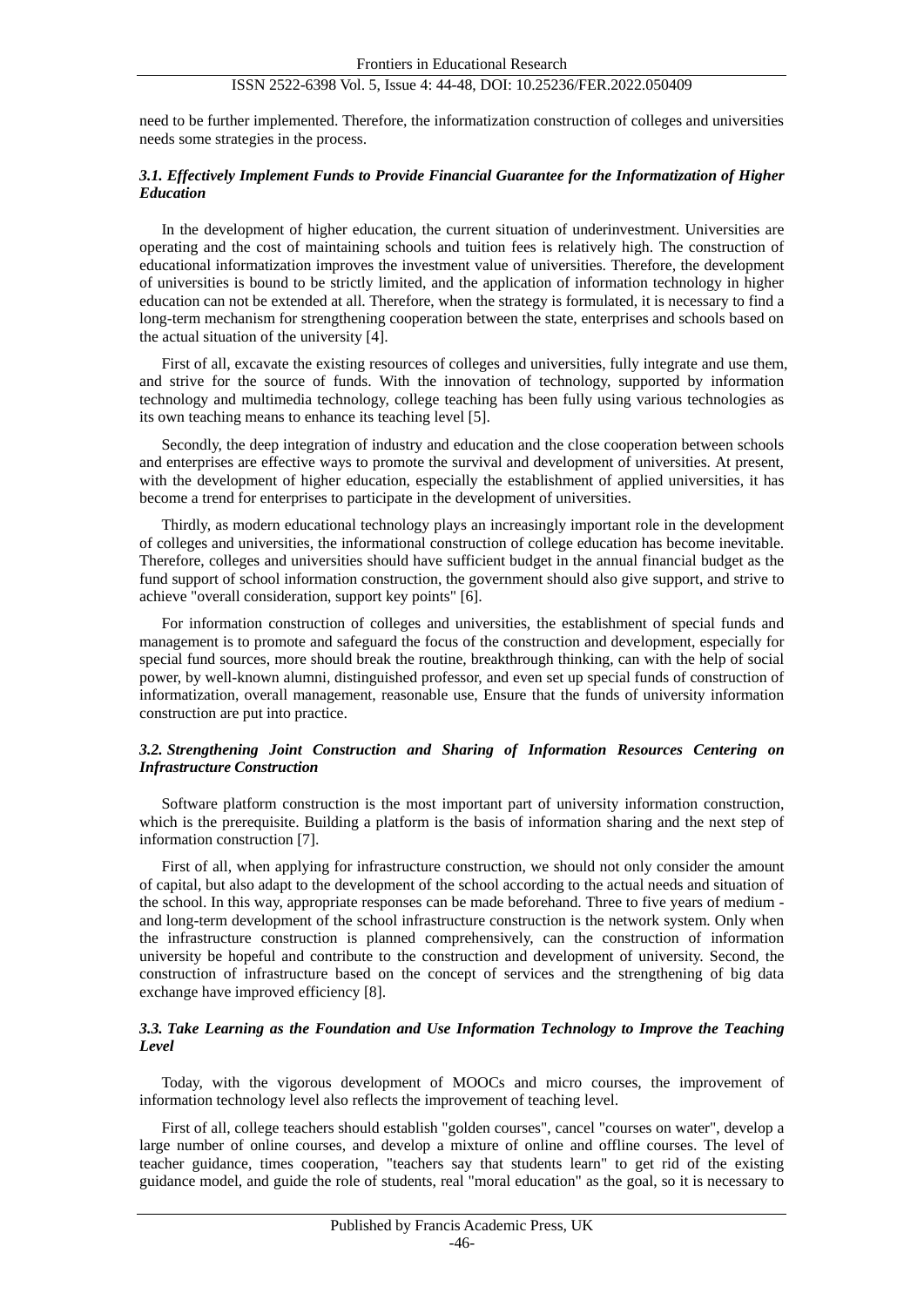recruit. Therefore, education information technology, maximize the use of the site, the group developed after the age of college students enjoyment method is necessary to design the route [9].

Second, the process of media integration, in order to adapt to the modern society of all media era has entered. The whole personnel training process should pay more attention to the combination of information technology and education process. In particular, the organic unity of route education, information technology, information resources and information methods, the learning mode in the classroom is substantial, students' enthusiasm for learning is high, and the subjective desire of students who are active in learning cannot be realized.

Thirdly, the teaching application of university information should be guided correctly and encouraged effectively. In the face of the media convergence, the information technology development, the college teachers to master the ability of information technology presents a profound challenge, students' learning, teachers should also according to the age of advancing with The Times, especially a lot of old teacher, for multimedia, is not very good at the use of modern information technology, more do not know how to start, colleges and universities should be targeted correctly guide teacher self learning and charging.

#### *3.4. Construction of Assessment System to Ensure the Ecological Development of University Information Construction*

University information construction is a long-term process, in addition to strategy and construction standards, there are evaluation mechanisms. In fact, the university's existing information construction process, the construction of evaluation system is very weak, the construction of the university's information guidance center is the construction, conservative, efficient use, and detailed plans for environmental development [10].

Evaluation and evaluation system construction, organization and leadership ability, management mechanism, capital investment, infrastructure construction, construction of resources, team building, application ability, and other regional characteristics, according to the actual situation of the school is necessary. Especially in the early stage of university information construction, if it is divorced from reality, it cannot play the role of evaluation.

#### **4. Conclusion**

To sum up, in the age of media convergence, information technology has affected every field of life, and the form of education has undergone fundamental changes. If the information construction of universities remains at its original low level, it cannot reflect the level of higher education in the era of media convergence. The information construction of colleges and universities reflects the level and ability of the information construction of colleges and universities, and reflects the scientific management of the information construction. In the construction process, we must organize the construction efficiently, unify the planning, earnestly implement, consider and work together. Implement talent training in scientific processes.

#### **References**

*[1] Shi Q. On the Fuzzy Comprehensive Evaluation Method of College Education Informatization Level [J]. Computer Engineering and Applications, 2004.*

*[2] Jiang H., Guo-Li X U., Xin X U. Research on Evaluation System of College Education Informatization[J]. Journal of Xuzhou Normal University, 2004.*

*[3] Shen Y J. The Implementation of Dynamic Password Authentication System in College Education Informatization Using Java Socket [J]. Modern Educational Technology, 2010.*

*[4] Ren Y., Zhang J., Wang G., et al. Thinking of Higher Vocational College Education Informatization [J]. Electronic Test, 2016.*

*[5] Yun-Hui L I., Wang J. Design of the Learning Model in the Flipping Classroom System under the College Education Informatization Trend [J]. Heilongjiang Researches on Higher Education, 2015.*

*[6] Lu M. In college informatization spurs college education modernization [J]. Network Security Technology & Application, 2014.*

*[7] Zhao W., Wang L. College Physical Education Informatization Development Research[C]// Third International Conference on Instrumentation. IEEE, 2014.*